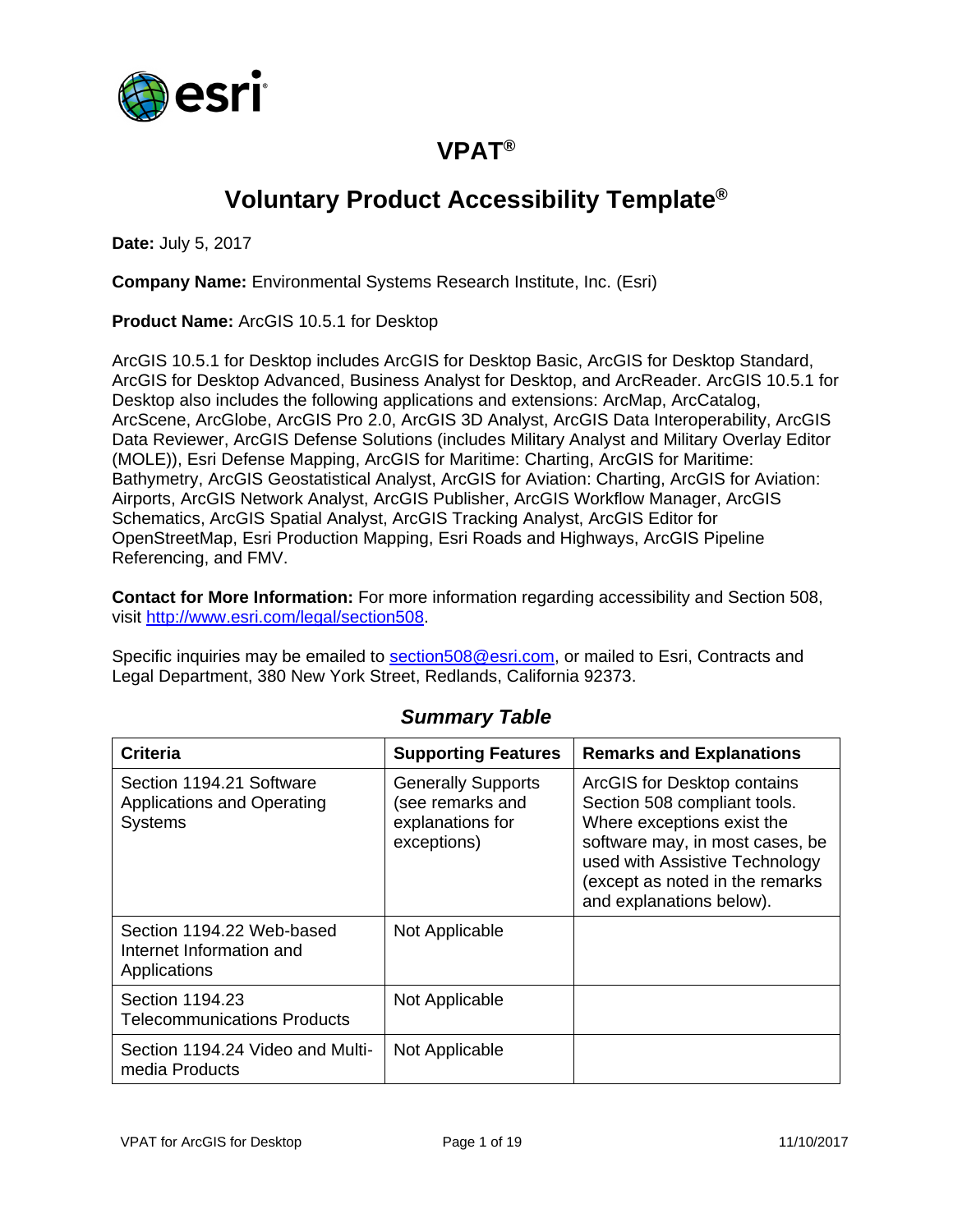| Section 1194.25 Self-Contained,<br><b>Closed Products</b> | Not Applicable                                                                   |                                            |
|-----------------------------------------------------------|----------------------------------------------------------------------------------|--------------------------------------------|
| Section 1194.26 Desktop and<br><b>Portable Computers</b>  | Not Applicable                                                                   |                                            |
| Section 1194.31 Functional<br>Performance Criteria        | <b>Generally Supports</b><br>(see remarks and<br>explanations for<br>exceptions) | See the remarks and<br>explanations below. |
| Section 1194.41 Information,<br>Documentation and Support | <b>Supports</b>                                                                  | See the remarks and<br>explanations below. |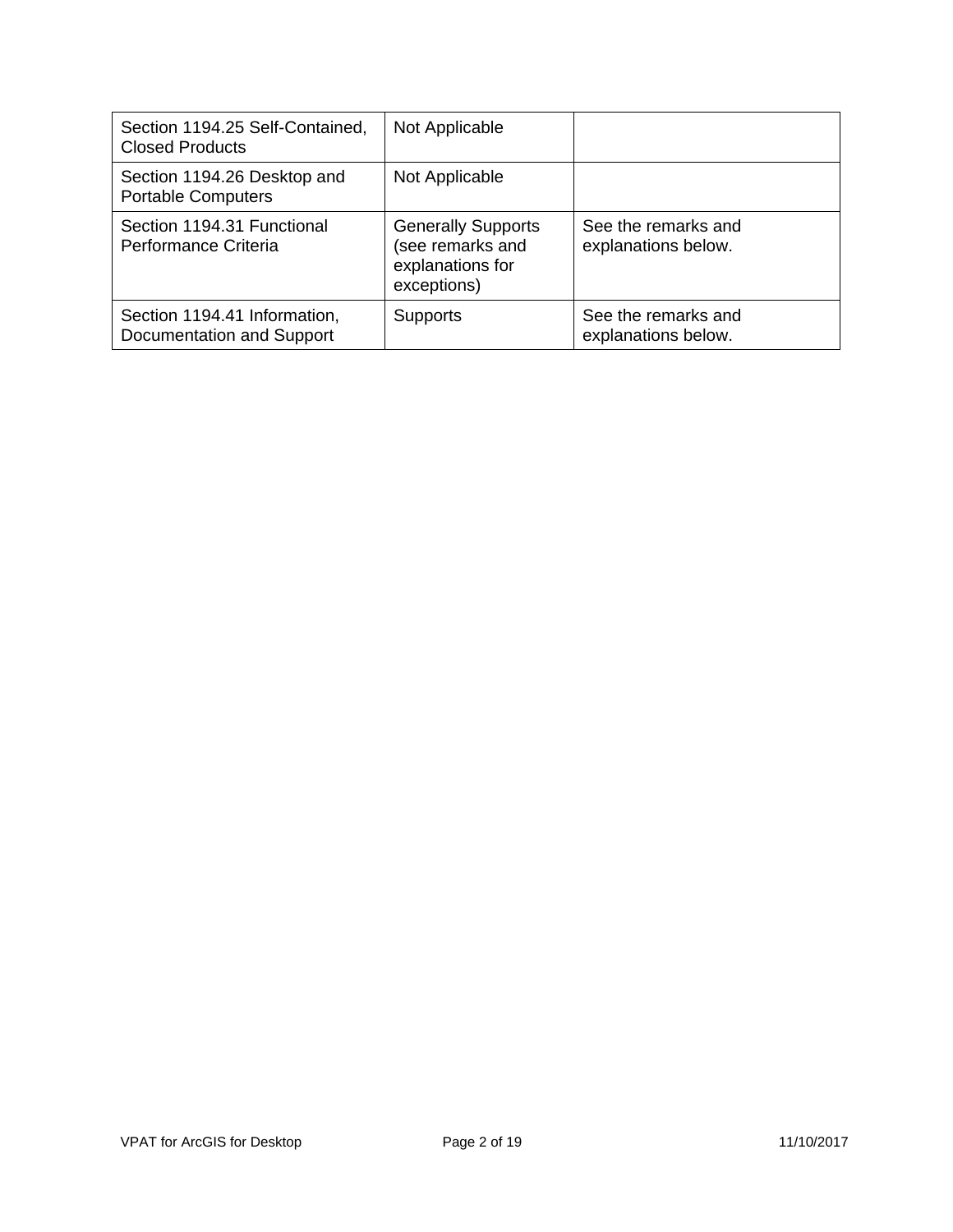| <b>Criteria</b>                                                                                                                                                                                                                                                                                                                                                                                                                                                                                                                                                                                         | <b>Supporting Features</b>                                           | <b>Remarks and Explanations</b>                                                                                                                                                                                                                                                                                                                                                                                                                                                                                                                                                                                                                       |
|---------------------------------------------------------------------------------------------------------------------------------------------------------------------------------------------------------------------------------------------------------------------------------------------------------------------------------------------------------------------------------------------------------------------------------------------------------------------------------------------------------------------------------------------------------------------------------------------------------|----------------------------------------------------------------------|-------------------------------------------------------------------------------------------------------------------------------------------------------------------------------------------------------------------------------------------------------------------------------------------------------------------------------------------------------------------------------------------------------------------------------------------------------------------------------------------------------------------------------------------------------------------------------------------------------------------------------------------------------|
| (a) When software is designed to<br>run on a system that has a<br>keyboard, product functions shall<br>be executable from a keyboard<br>where the function itself or the<br>result of performing a function<br>can be discerned textually.                                                                                                                                                                                                                                                                                                                                                              | Supports with<br>Exceptions                                          | Not all dialogs provide access<br>through keyboard equivalent.<br>Some geoprocessing dialogs do<br>not let the user "tab" through the<br>options on the dialogs from the<br>keyboard. The mouse must be<br>used.<br>Note: Keyboard alternatives are<br>required only when the function<br>or the result of performing a<br>function can be represented with<br>words. ArcGIS for Desktop<br>contains geographic information<br>system (GIS) technology that<br>captures, manages, and<br>analyzes data through digital<br>maps. Many GIS functions (such<br>as drawing lines on the screen)<br>cannot be represented with<br>words and, therefore, no |
|                                                                                                                                                                                                                                                                                                                                                                                                                                                                                                                                                                                                         |                                                                      | keyboard equivalent exists for<br>these functions.                                                                                                                                                                                                                                                                                                                                                                                                                                                                                                                                                                                                    |
| (b) Applications shall not disrupt<br>or disable activated features of<br>other products that are identified<br>as accessibility features, where<br>those features are developed and<br>documented according to<br>industry standards. Applications<br>also shall not disrupt or disable<br>activated features of any<br>operating system that are<br>identified as accessibility features<br>where the application<br>programming interface for those<br>accessibility features has been<br>documented by the manufacturer<br>of the operating system and is<br>available to the product<br>developer. | Supports                                                             |                                                                                                                                                                                                                                                                                                                                                                                                                                                                                                                                                                                                                                                       |
| (c) A well-defined on-screen<br>indication of the current focus<br>shall be provided that moves<br>among interactive interface<br>elements as the input focus                                                                                                                                                                                                                                                                                                                                                                                                                                           | Supports when<br>combined with<br>compatible Assistive<br>Technology |                                                                                                                                                                                                                                                                                                                                                                                                                                                                                                                                                                                                                                                       |

*Section 1194.21 Software Applications and Operating Systems – Detail*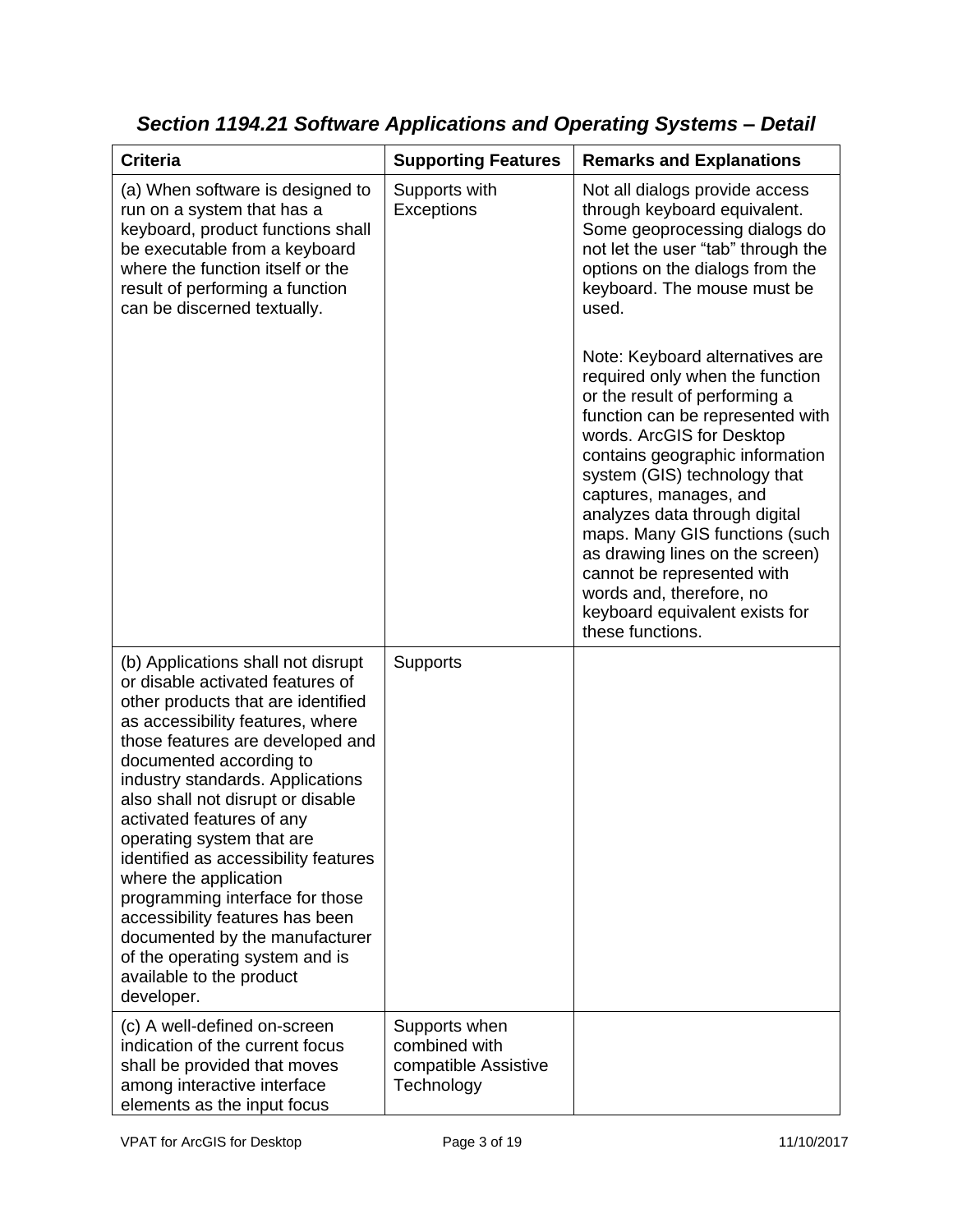| changes. The focus shall be<br>programmatically exposed so<br>that Assistive Technology can<br>track focus and focus changes.                                                                                                                                                                              |                             |                                                                                                                                                                                                                                                                          |
|------------------------------------------------------------------------------------------------------------------------------------------------------------------------------------------------------------------------------------------------------------------------------------------------------------|-----------------------------|--------------------------------------------------------------------------------------------------------------------------------------------------------------------------------------------------------------------------------------------------------------------------|
| (d) Sufficient information about a<br>user interface element including<br>the identity, operation and state<br>of the element shall be available<br>to Assistive Technology. When<br>an image represents a program<br>element, the information<br>conveyed by the image must also<br>be available in text. | Supports with<br>Exceptions | Because of the dynamic and<br>customizable nature of the items<br>in the ArcGIS for Desktop,<br>applications do not provide<br>sufficient information about the<br>user interface elements to be<br>reliably used with some<br>Assistive Technology (e.g.,<br>narrator). |
| (e) When bitmap images are<br>used to identify controls, status<br>indicators, or other programmatic<br>elements, the meaning assigned<br>to those images shall be<br>consistent throughout an<br>application's performance.                                                                               | Supports                    |                                                                                                                                                                                                                                                                          |
| (f) Textual information shall be<br>provided through operating<br>system functions for displaying<br>text. The minimum information<br>that shall be made available is<br>text content, text input caret<br>location, and text attributes.                                                                  | Supports                    |                                                                                                                                                                                                                                                                          |
| (g) Applications shall not override<br>user selected contrast and color<br>selections and other individual<br>display attributes.                                                                                                                                                                          | Supports with<br>Exceptions | The Tables environment of the<br><b>ArcGIS for Desktop Applications</b><br>does not use the system<br>settings for font properties.<br>However, the font used in the<br>Tables environment can be<br>reset from within the application<br>itself.                        |
|                                                                                                                                                                                                                                                                                                            |                             | Map displays are based upon<br>the contrast and color selections<br>of the map author and not the<br>end user of the application.                                                                                                                                        |
|                                                                                                                                                                                                                                                                                                            |                             | The color of Map Tips text<br>cannot be changed via global<br>setting or through application<br>setting and remains black.                                                                                                                                               |
| (h) When animation is displayed,<br>the information shall be                                                                                                                                                                                                                                               | <b>Supports</b>             |                                                                                                                                                                                                                                                                          |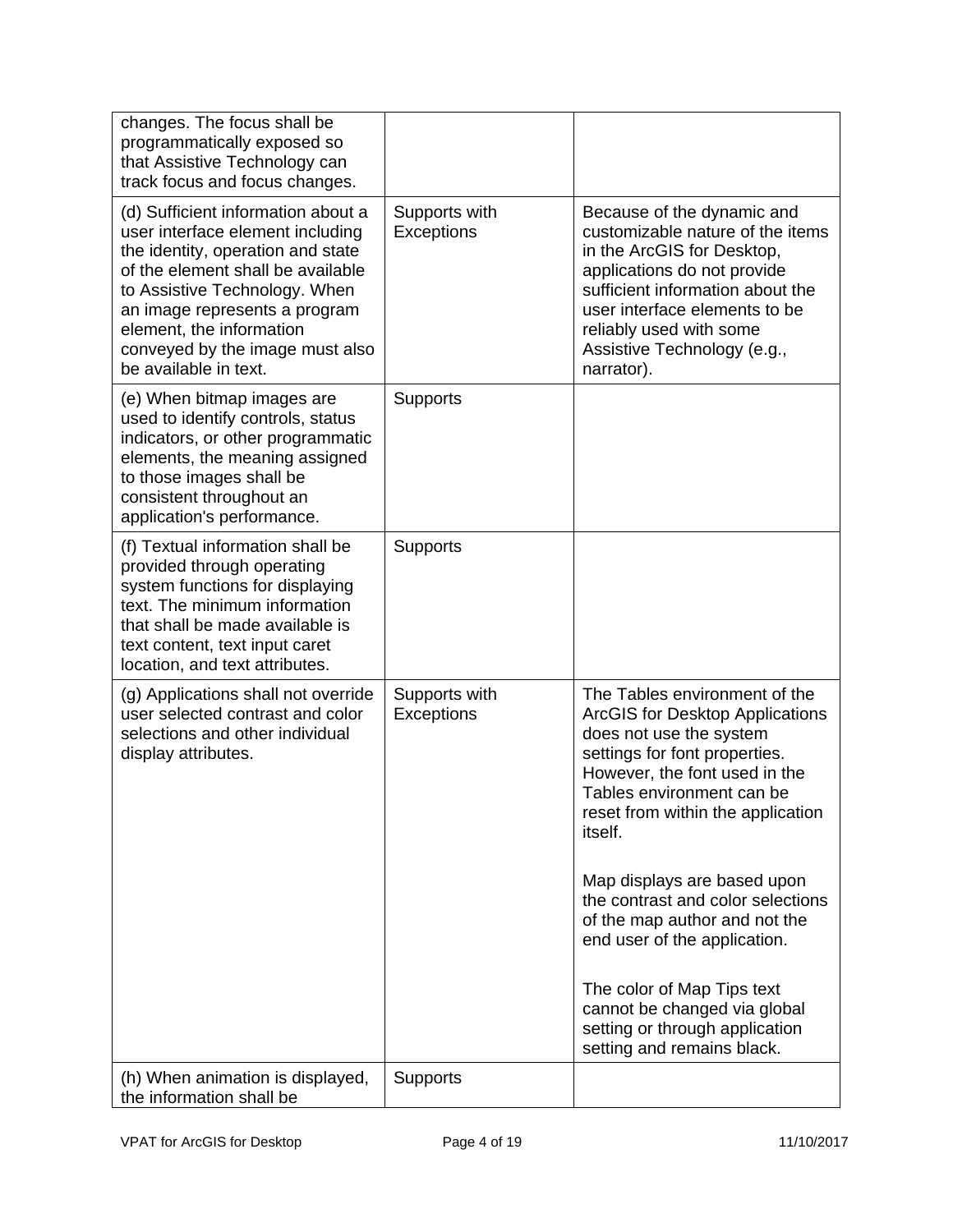| displayable in at least one non-<br>animated presentation mode at<br>the option of the user.                                                                                                                                                                        |                 |  |
|---------------------------------------------------------------------------------------------------------------------------------------------------------------------------------------------------------------------------------------------------------------------|-----------------|--|
| (i) Color coding shall not be used<br>as the only means of conveying<br>information, indicating an action,<br>prompting a response, or<br>distinguishing a visual element.                                                                                          | Supports        |  |
| (j) When a product permits a user<br>to adjust color and contrast<br>settings, a variety of color<br>selections capable of producing a<br>range of contrast levels shall be<br>provided.                                                                            | <b>Supports</b> |  |
| (k) Software shall not use<br>flashing or blinking text, objects,<br>or other elements having a flash<br>or blink frequency greater than 2<br>Hz and lower than 55 Hz.                                                                                              | Supports        |  |
| (I) When electronic forms are<br>used, the form shall allow people<br>using Assistive Technology to<br>access the information, field<br>elements, and functionality<br>required for completion and<br>submission of the form, including<br>all directions and cues. | Supports        |  |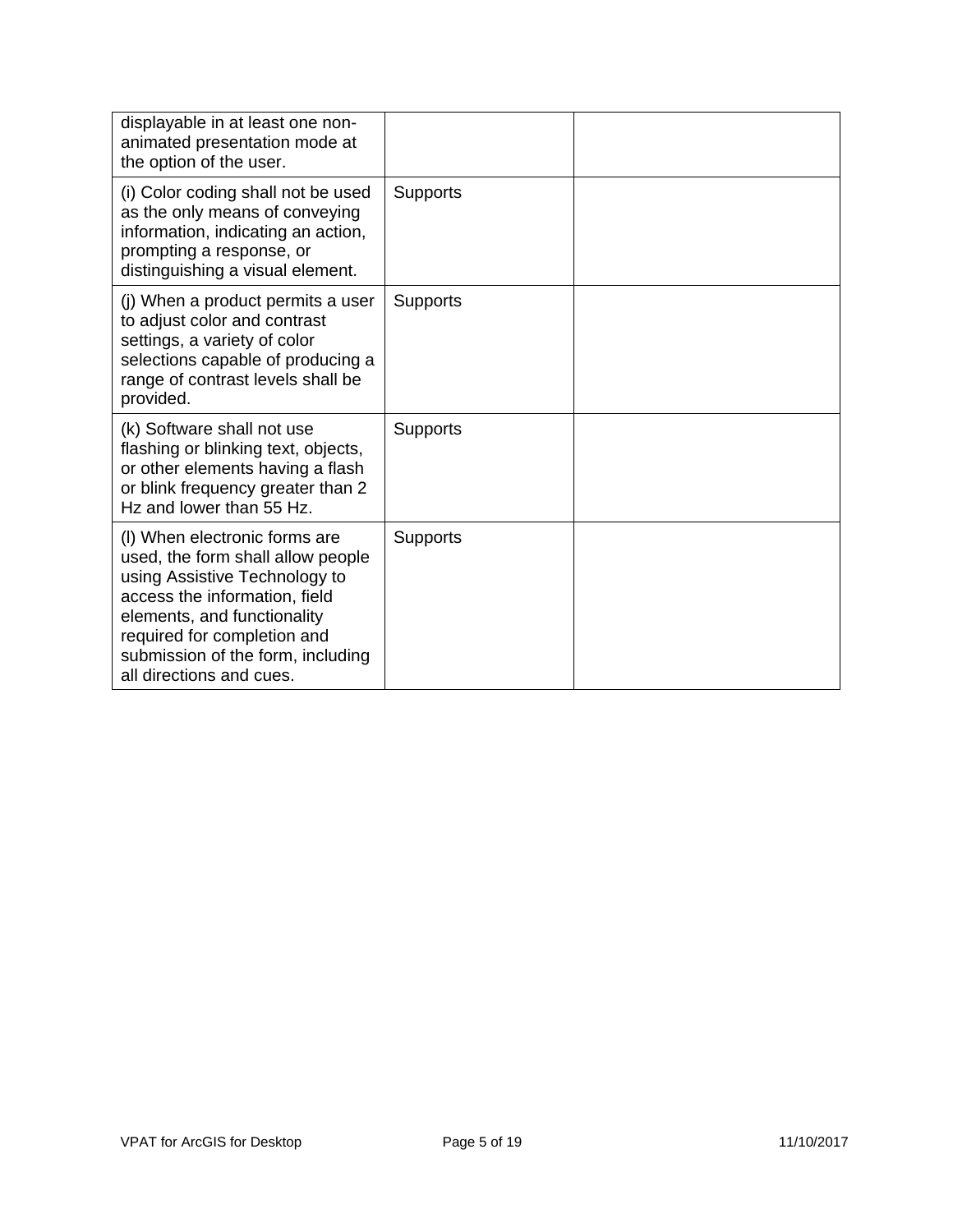| <b>Criteria</b>                                                                                                                                                              | <b>Supporting Features</b> | <b>Remarks and Explanations</b> |
|------------------------------------------------------------------------------------------------------------------------------------------------------------------------------|----------------------------|---------------------------------|
| (a) A text equivalent for every<br>non-text element shall be<br>provided (e.g., via "alt",<br>"longdesc", or in element<br>content).                                         | Not Applicable             |                                 |
| (b) Equivalent alternatives for any<br>multimedia presentation shall be<br>synchronized with the<br>presentation.                                                            | Not Applicable             |                                 |
| (c) Web pages shall be designed<br>so that all information conveyed<br>with color is also available<br>without color, for example from<br>context or markup.                 | Not Applicable             |                                 |
| (d) Documents shall be<br>organized so they are readable<br>without requiring an associated<br>style sheet.                                                                  | Not Applicable             |                                 |
| (e) Redundant text links shall be<br>provided for each active region of<br>a server-side image map.                                                                          | Not Applicable             |                                 |
| (f) Client-side image maps shall<br>be provided instead of server-<br>side image maps except where<br>the regions cannot be defined<br>with an available geometric<br>shape. | Not Applicable             |                                 |
| (g) Row and column headers<br>shall be identified for data tables.                                                                                                           | Not Applicable             |                                 |
| (h) Markup shall be used to<br>associate data cells and header<br>cells for data tables that have two<br>or more logical levels of row or<br>column headers.                 | Not Applicable             |                                 |
| (i) Frames shall be titled with text<br>that facilitates frame identification<br>and navigation.                                                                             | Not Applicable             |                                 |
| (j) Pages shall be designed to<br>avoid causing the screen to<br>flicker with a frequency greater<br>than 2 Hz and lower than 55 Hz.                                         | Not Applicable             |                                 |

*Section 1194.22 Web-based Internet Information and Applications – Detail*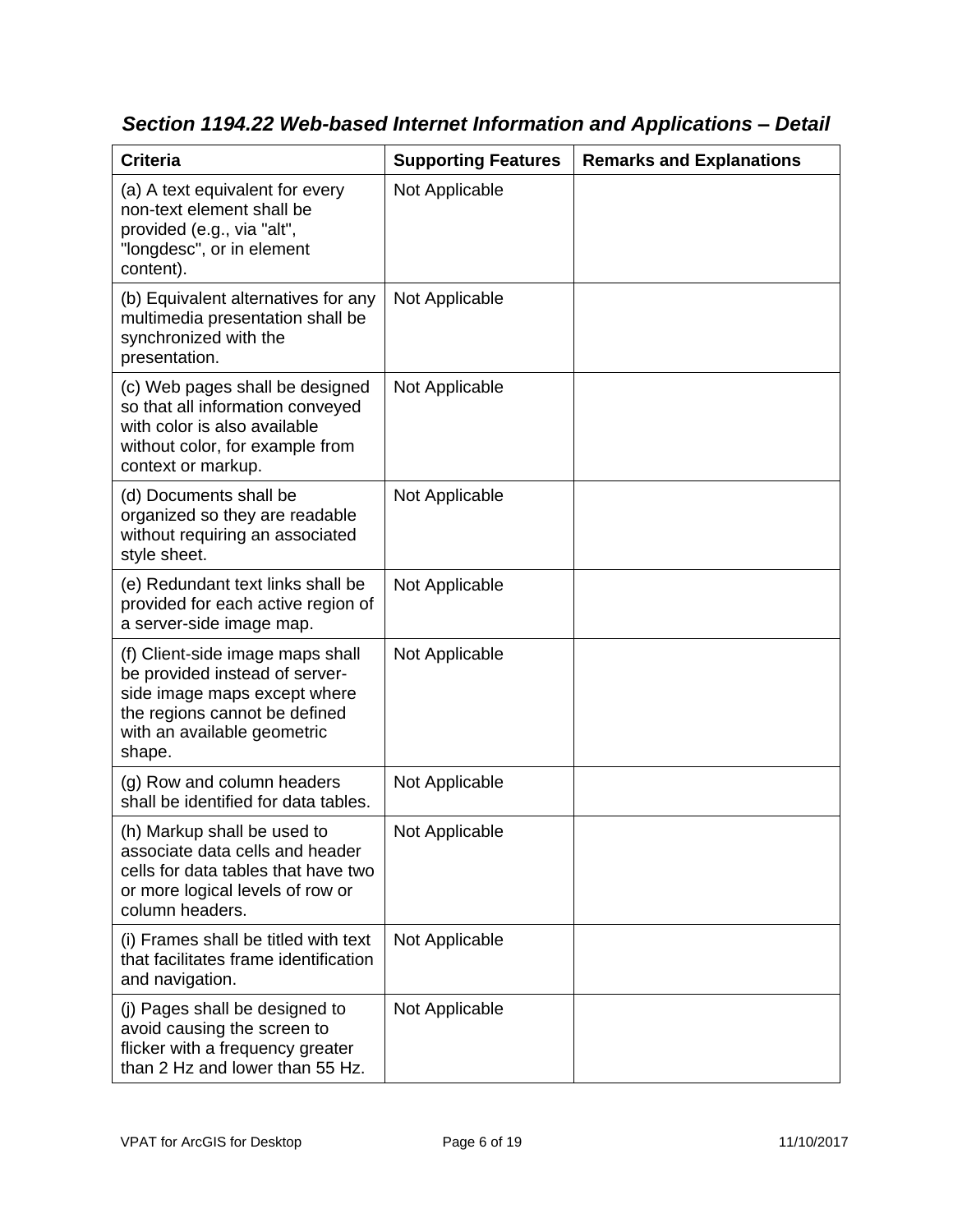| (k) A text-only page, with<br>equivalent information or<br>functionality, shall be provided to<br>make a web site comply with the<br>provisions of this part, when<br>compliance cannot be<br>accomplished in any other way.<br>The content of the text-only page<br>shall be updated whenever the<br>primary page changes. | Not Applicable |  |
|-----------------------------------------------------------------------------------------------------------------------------------------------------------------------------------------------------------------------------------------------------------------------------------------------------------------------------|----------------|--|
| (I) When pages utilize scripting<br>languages to display content, or<br>to create interface elements, the<br>information provided by the script<br>shall be identified with functional<br>text that can be read by Assistive<br>Technology.                                                                                 | Not Applicable |  |
| (m) When a web page requires<br>that an applet, plug-in or other<br>application be present on the<br>client system to interpret page<br>content, the page must provide a<br>link to a plug-in or applet that<br>complies with $§1194.21(a)$<br>through (I).                                                                 | Not Applicable |  |
| (n) When electronic forms are<br>designed to be completed on-<br>line, the form shall allow people<br>using Assistive Technology to<br>access the information, field<br>elements, and functionality<br>required for completion and<br>submission of the form, including<br>all directions and cues.                         | Not Applicable |  |
| (o) A method shall be provided<br>that permits users to skip<br>repetitive navigation links.                                                                                                                                                                                                                                | Not Applicable |  |
| (p) When a timed response is<br>required, the user shall be alerted<br>and given sufficient time to<br>indicate more time is required.                                                                                                                                                                                      | Not Applicable |  |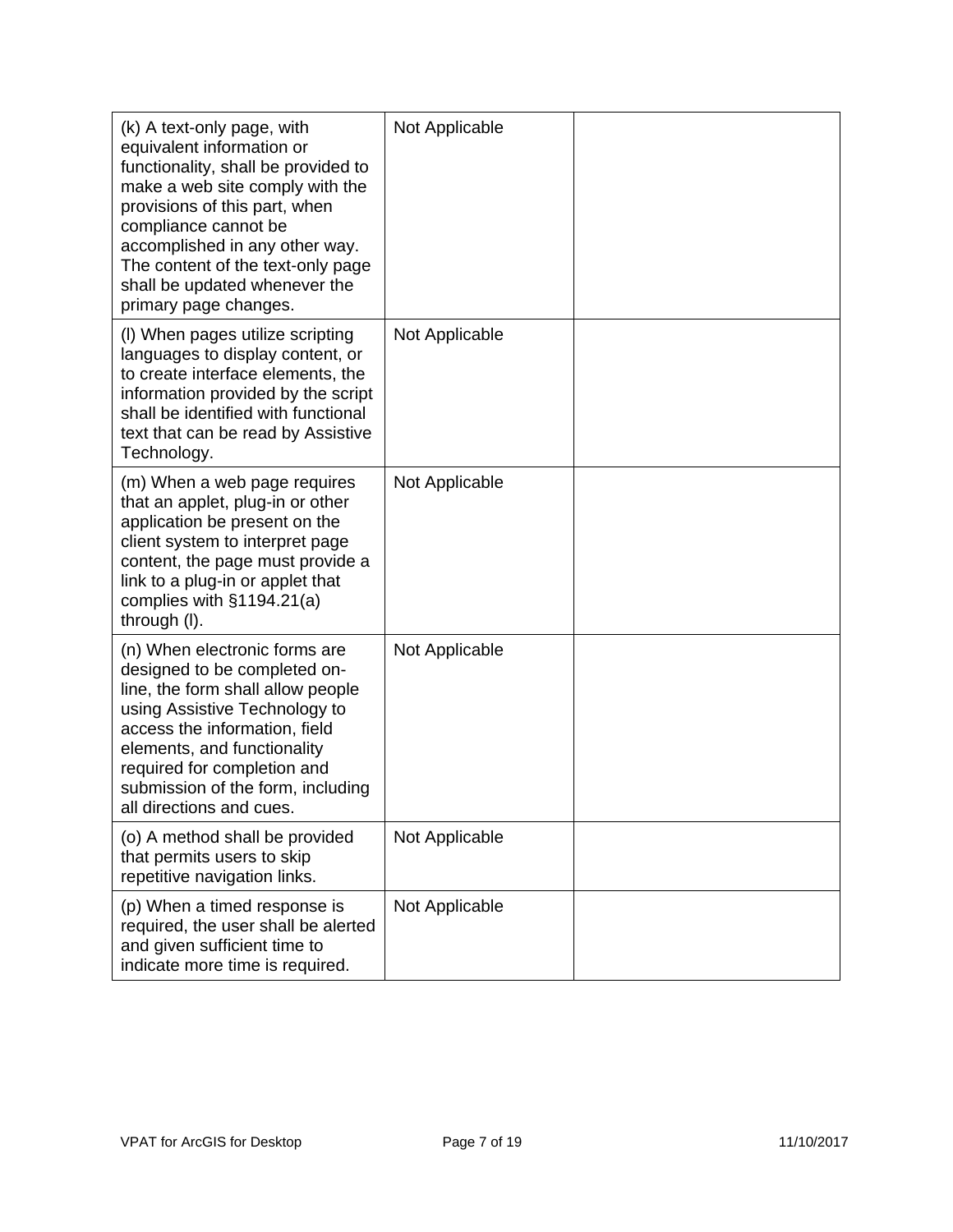| <b>Criteria</b>                                                                                                                                                                                                                                                                                                                                                       | <b>Supporting Features</b> | <b>Remarks and Explanations</b> |
|-----------------------------------------------------------------------------------------------------------------------------------------------------------------------------------------------------------------------------------------------------------------------------------------------------------------------------------------------------------------------|----------------------------|---------------------------------|
| (a) Telecommunications products<br>or systems which provide a<br>function allowing voice<br>communication and which do not<br>themselves provide a TTY<br>functionality shall provide a<br>standard non-acoustic<br>connection point for TTYs.<br>Microphones shall be capable of<br>being turned on and off to allow<br>the user to intermix speech with<br>TTY use. | Not Applicable             |                                 |
| (b) Telecommunications products<br>which include voice<br>communication functionality shall<br>support all commonly used cross-<br>manufacturer non-proprietary<br>standard TTY signal protocols.                                                                                                                                                                     | Not Applicable             |                                 |
| (c) Voice mail, auto-attendant,<br>and interactive voice response<br>telecommunications systems<br>shall be usable by TTY users<br>with their TTYs.                                                                                                                                                                                                                   | Not Applicable             |                                 |
| (d) Voice mail, messaging, auto-<br>attendant, and interactive voice<br>response telecommunications<br>systems that require a response<br>from a user within a time interval,<br>shall give an alert when the time<br>interval is about to run out, and<br>shall provide sufficient time for<br>the user to indicate more time is<br>required.                        | Not Applicable             |                                 |
| (e) Where provided, caller<br>identification and similar<br>telecommunications functions<br>shall also be available for users<br>of TTYs, and for users who<br>cannot see displays.                                                                                                                                                                                   | Not Applicable             |                                 |
| (f) For transmitted voice signals,<br>telecommunications products<br>shall provide a gain adjustable up<br>to a minimum of 20 dB. For<br>incremental volume control, at                                                                                                                                                                                               | Not Applicable             |                                 |

### *Section 1194.23 Telecommunications Products – Detail*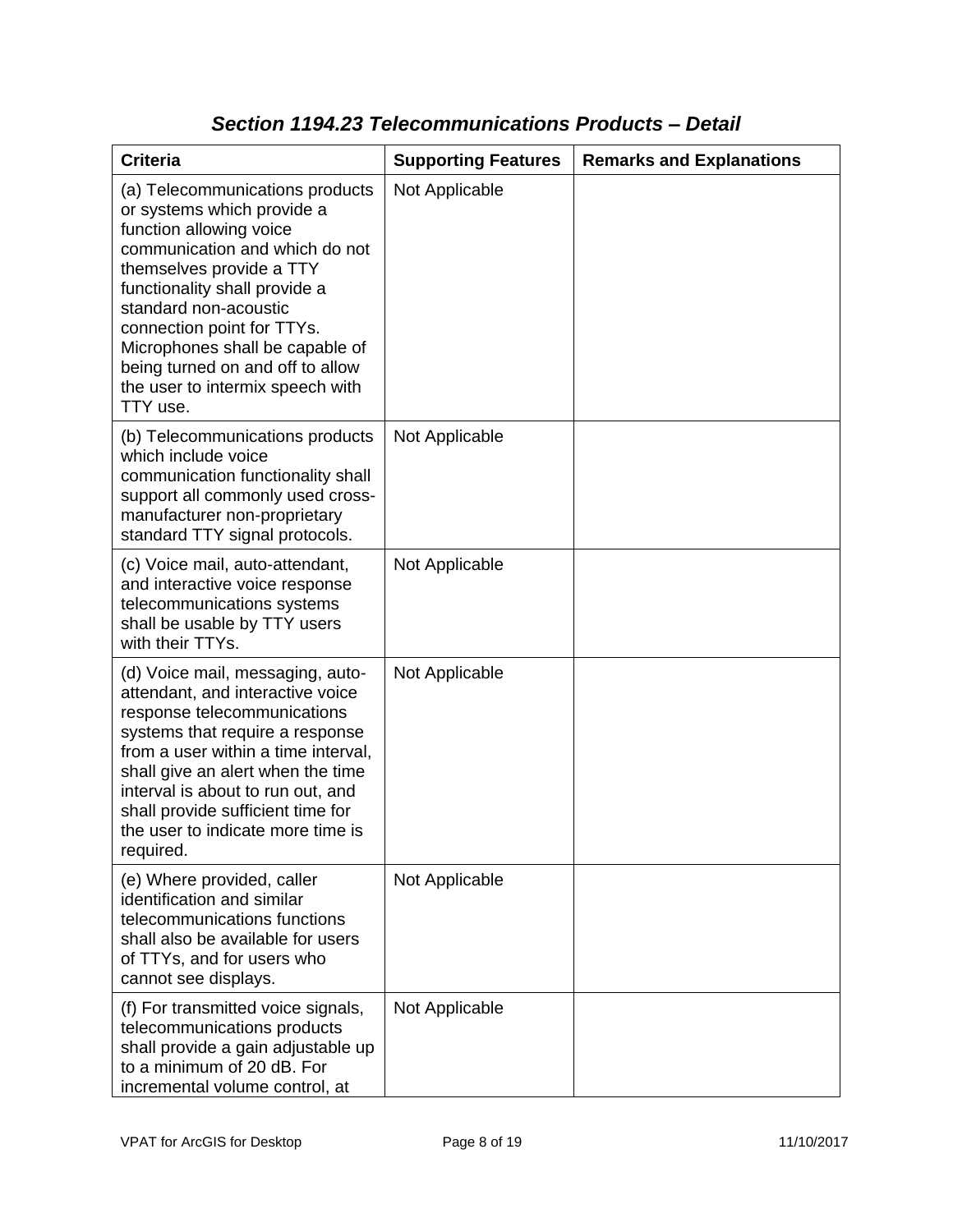| least one intermediate step of 12<br>dB of gain shall be provided.                                                                                                                                                                                                                                                                                                                                                                                                                                                   |                |  |
|----------------------------------------------------------------------------------------------------------------------------------------------------------------------------------------------------------------------------------------------------------------------------------------------------------------------------------------------------------------------------------------------------------------------------------------------------------------------------------------------------------------------|----------------|--|
| (g) If the telecommunications<br>product allows a user to adjust<br>the receive volume, a function<br>shall be provided to automatically<br>reset the volume to the default<br>level after every use.                                                                                                                                                                                                                                                                                                                | Not Applicable |  |
| (h) Where a telecommunications<br>product delivers output by an<br>audio transducer which is<br>normally held up to the ear, a<br>means for effective magnetic<br>wireless coupling to hearing<br>technologies shall be provided.                                                                                                                                                                                                                                                                                    | Not Applicable |  |
| (i) Interference to hearing<br>technologies (including hearing<br>aids, cochlear implants, and<br>assistive listening devices) shall<br>be reduced to the lowest possible<br>level that allows a user of hearing<br>technologies to utilize the<br>telecommunications product.                                                                                                                                                                                                                                       | Not Applicable |  |
| (i) Products that transmit or<br>conduct information or<br>communication, shall pass<br>through cross-manufacturer, non-<br>proprietary, industry-standard<br>codes, translation protocols,<br>formats or other information<br>necessary to provide the<br>information or communication in<br>a usable format. Technologies<br>which use encoding, signal<br>compression, format<br>transformation, or similar<br>techniques shall not remove<br>information needed for access or<br>shall restore it upon delivery. | Not Applicable |  |
| (k)(1) Products which have<br>mechanically operated controls<br>or keys shall comply with the<br>following: Controls and Keys<br>shall be tactilely discernible<br>without activating the controls or<br>keys.                                                                                                                                                                                                                                                                                                       | Not Applicable |  |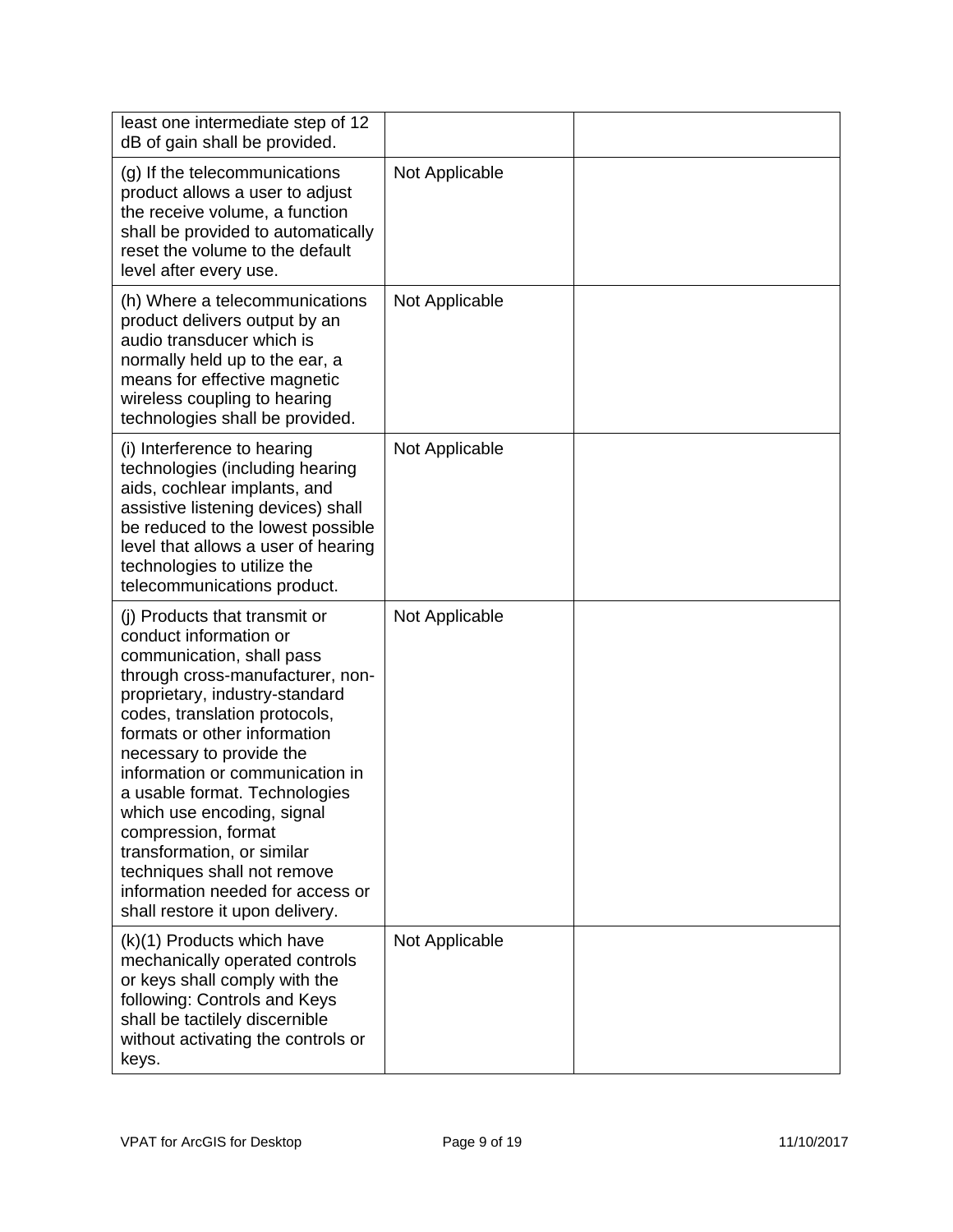| $(k)(2)$ Products which have<br>mechanically operated controls<br>or keys shall comply with the<br>following: Controls and Keys<br>shall be operable with one hand<br>and shall not require tight<br>grasping, pinching, twisting of the<br>wrist. The force required to<br>activate controls and keys shall<br>be 5 lbs. (22.2N) maximum. |                |  |
|--------------------------------------------------------------------------------------------------------------------------------------------------------------------------------------------------------------------------------------------------------------------------------------------------------------------------------------------|----------------|--|
| $(k)(3)$ Products which have<br>mechanically operated controls<br>or keys shall comply with the<br>following: If key repeat is<br>supported, the delay before<br>repeat shall be adjustable to at<br>least 2 seconds. Key repeat rate<br>shall be adjustable to 2 seconds<br>per character.                                                | Not Applicable |  |
| $(k)(4)$ Products which have<br>mechanically operated controls<br>or keys shall comply with the<br>following: The status of all locking<br>or toggle controls or keys shall be<br>visually discernible, and<br>discernible either through touch<br>or sound.                                                                               | Not Applicable |  |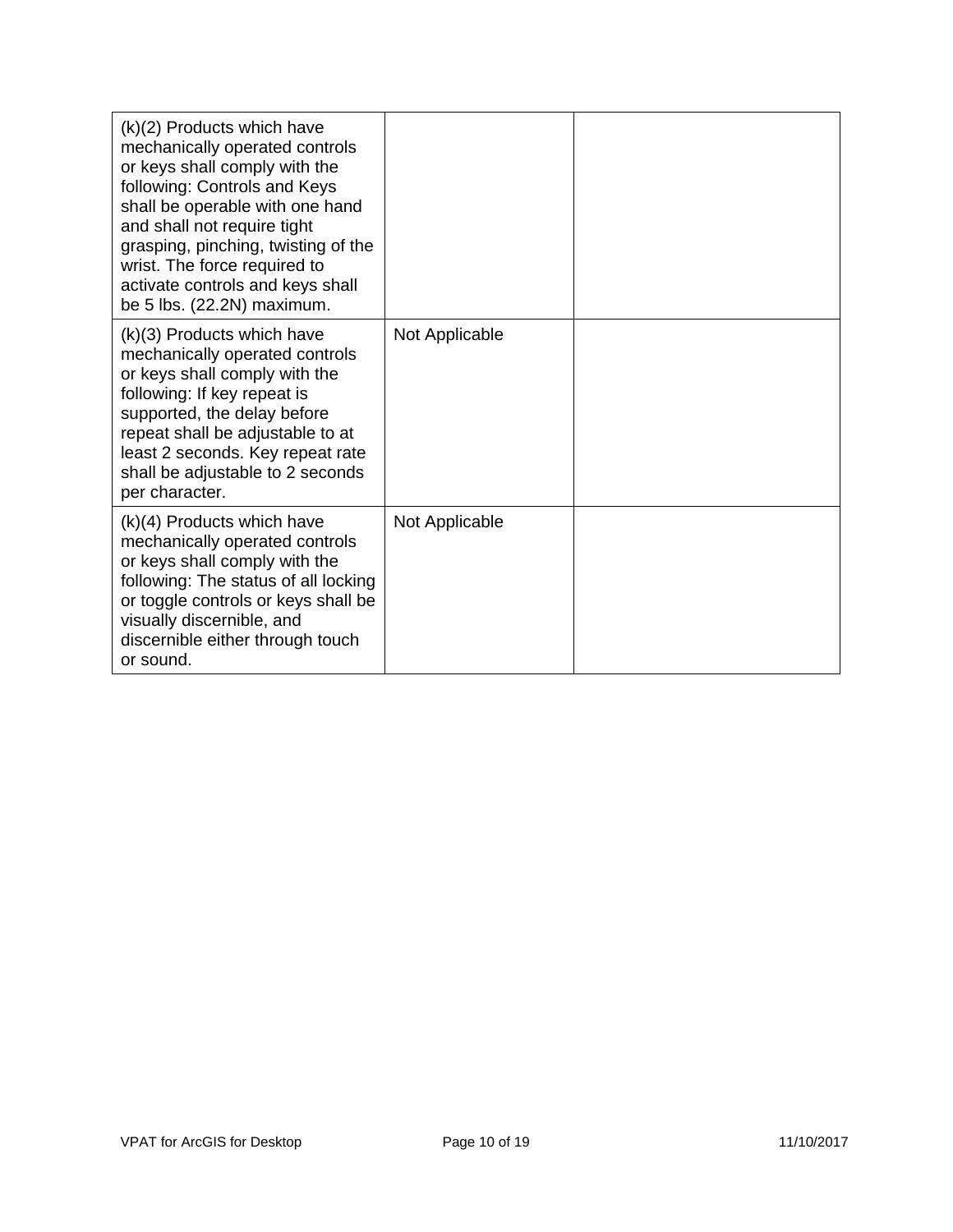| <b>Criteria</b>                                                                                                                                                                                                                                                                                                                                                                                                                                                                                                                                                                                                                                                                                                                                                                                                                                                                                                                                                           | <b>Supporting Features</b> | <b>Remarks and Explanations</b> |
|---------------------------------------------------------------------------------------------------------------------------------------------------------------------------------------------------------------------------------------------------------------------------------------------------------------------------------------------------------------------------------------------------------------------------------------------------------------------------------------------------------------------------------------------------------------------------------------------------------------------------------------------------------------------------------------------------------------------------------------------------------------------------------------------------------------------------------------------------------------------------------------------------------------------------------------------------------------------------|----------------------------|---------------------------------|
| a) All analog television displays<br>13 inches and larger, and<br>computer equipment that<br>includes analog television<br>receiver or display circuitry, shall<br>be equipped with caption<br>decoder circuitry which<br>appropriately receives, decodes,<br>and displays closed captions<br>from broadcast, cable, videotape,<br>and DVD signals. As soon as<br>practicable, but not later than<br>July 1, 2002, widescreen digital<br>television (DTV) displays<br>measuring at least 7.8 inches<br>vertically, DTV sets with<br>conventional displays measuring<br>at least 13 inches vertically, and<br>stand-alone DTV tuners, whether<br>or not they are marketed with<br>display screens, and computer<br>equipment that includes DTV<br>receiver or display circuitry, shall<br>be equipped with caption<br>decoder circuitry which<br>appropriately receives, decodes,<br>and displays closed captions<br>from broadcast, cable, videotape,<br>and DVD signals. | Not Applicable             |                                 |
| (b) Television tuners, including<br>tuner cards for use in computers,<br>shall be equipped with secondary<br>audio program playback circuitry.                                                                                                                                                                                                                                                                                                                                                                                                                                                                                                                                                                                                                                                                                                                                                                                                                            | Not Applicable             |                                 |
| (c) All training and informational<br>video and multimedia productions<br>which support the agency's<br>mission, regardless of format,<br>that contain speech or other<br>audio information necessary for<br>the comprehension of the<br>content, shall be open or closed<br>captioned.                                                                                                                                                                                                                                                                                                                                                                                                                                                                                                                                                                                                                                                                                   | Not Applicable             |                                 |
| (d) All training and informational<br>video and multimedia productions<br>which support the agency's<br>mission, regardless of format,                                                                                                                                                                                                                                                                                                                                                                                                                                                                                                                                                                                                                                                                                                                                                                                                                                    | Not Applicable             |                                 |

### *Section 1194.24 Video and Multi-media Products – Detail*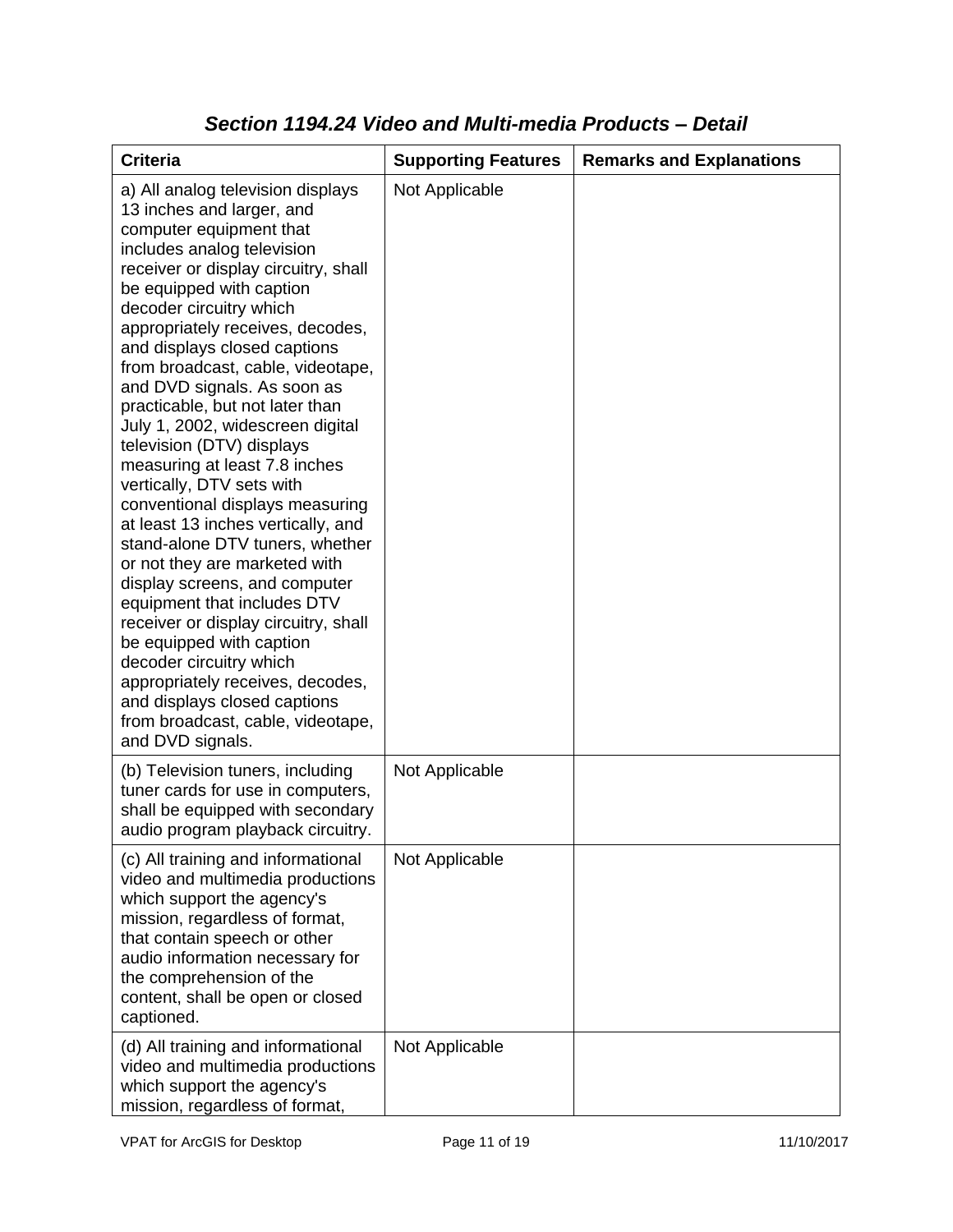| that contain visual information<br>necessary for the comprehension<br>of the content, shall be audio<br>described.                    |                |  |
|---------------------------------------------------------------------------------------------------------------------------------------|----------------|--|
| (e) Display or presentation of<br>alternate text presentation or<br>audio descriptions shall be user-<br>selectable unless permanent. | Not Applicable |  |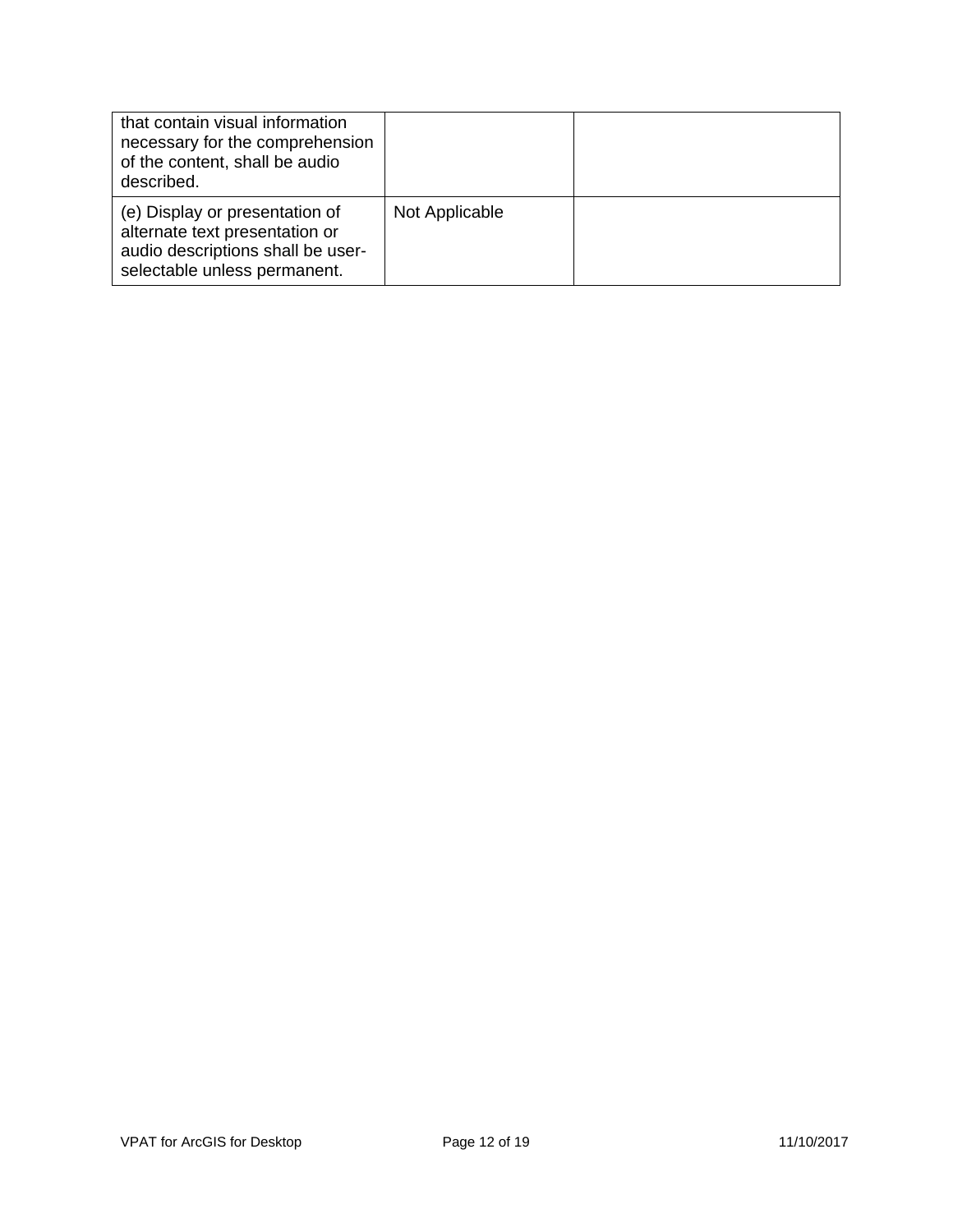# *Section 1194.25 Self-Contained, Closed Products – Detail*

| <b>Criteria</b>                                                                                                                                                                                                                                                                                                                                                                   | <b>Supporting Features</b> | <b>Remarks and Explanations</b> |
|-----------------------------------------------------------------------------------------------------------------------------------------------------------------------------------------------------------------------------------------------------------------------------------------------------------------------------------------------------------------------------------|----------------------------|---------------------------------|
| (a) Self contained products shall<br>be usable by people with<br>disabilities without requiring an<br>end-user to attach Assistive<br>Technology to the product.<br>Personal headsets for private<br>listening are not Assistive<br>Technology.                                                                                                                                   | Not Applicable             |                                 |
| (b) When a timed response is<br>required, the user shall be alerted<br>and given sufficient time to<br>indicate more time is required.                                                                                                                                                                                                                                            | Not Applicable             |                                 |
| (c) Where a product utilizes<br>touchscreens or contact-sensitive<br>controls, an input method shall<br>be provided that complies with<br>§1194.23 (k) (1) through (4).                                                                                                                                                                                                           | Not Applicable             |                                 |
| (d) When biometric forms of user<br>identification or control are used,<br>an alternative form of<br>identification or activation, which<br>does not require the user to<br>possess particular biological<br>characteristics, shall also be<br>provided.                                                                                                                          | Not Applicable             |                                 |
| (e) When products provide<br>auditory output, the audio signal<br>shall be provided at a standard<br>signal level through an industry<br>standard connector that will allow<br>for private listening. The product<br>must provide the ability to<br>interrupt, pause, and restart the<br>audio at any time.                                                                       | Not Applicable             |                                 |
| (f) When products deliver voice<br>output in a public area,<br>incremental volume control shall<br>be provided with output<br>amplification up to a level of at<br>least 65 dB. Where the ambient<br>noise level of the environment is<br>above 45 dB, a volume gain of at<br>least 20 dB above the ambient<br>level shall be user selectable. A<br>function shall be provided to | Not Applicable             |                                 |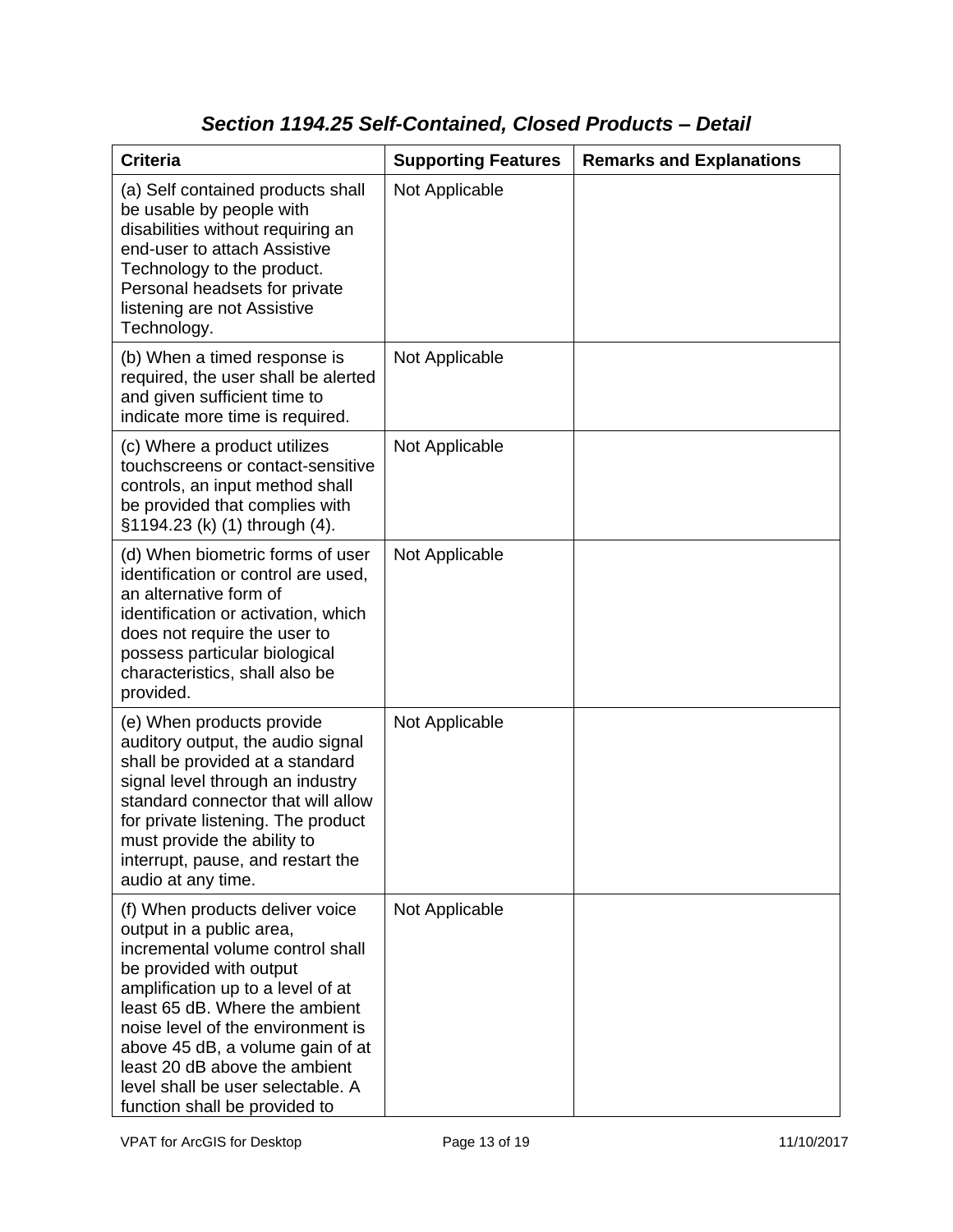| automatically reset the volume to<br>the default level after every use.                                                                                                                                                                                                                                                                                                                                                                                                                                                                                                           |                |  |
|-----------------------------------------------------------------------------------------------------------------------------------------------------------------------------------------------------------------------------------------------------------------------------------------------------------------------------------------------------------------------------------------------------------------------------------------------------------------------------------------------------------------------------------------------------------------------------------|----------------|--|
| (g) Color coding shall not be<br>used as the only means of<br>conveying information, indicating<br>an action, prompting a response,<br>or distinguishing a visual<br>element.                                                                                                                                                                                                                                                                                                                                                                                                     | Not Applicable |  |
| (h) When a product permits a<br>user to adjust color and contrast<br>settings, a range of color<br>selections capable of producing a<br>variety of contrast levels shall be<br>provided.                                                                                                                                                                                                                                                                                                                                                                                          | Not Applicable |  |
| (i) Products shall be designed to<br>avoid causing the screen to<br>flicker with a frequency greater<br>than 2 Hz and lower than 55 Hz.                                                                                                                                                                                                                                                                                                                                                                                                                                           | Not Applicable |  |
| (j) (1) Products which are<br>freestanding, non-portable, and<br>intended to be used in one<br>location and which have operable<br>controls shall comply with the<br>following: The position of any<br>operable control shall be<br>determined with respect to a<br>vertical plane, which is 48 inches<br>in length, centered on the<br>operable control, and at the<br>maximum protrusion of the<br>product within the 48 inch length<br>on products which are<br>freestanding, non-portable, and<br>intended to be used in one<br>location and which have operable<br>controls. | Not Applicable |  |
| $(i)(2)$ Products which are<br>freestanding, non-portable, and<br>intended to be used in one<br>location and which have operable<br>controls shall comply with the<br>following: Where any operable<br>control is 10 inches or less<br>behind the reference plane, the<br>height shall be 54 inches<br>maximum and 15 inches<br>minimum above the floor.                                                                                                                                                                                                                          | Not Applicable |  |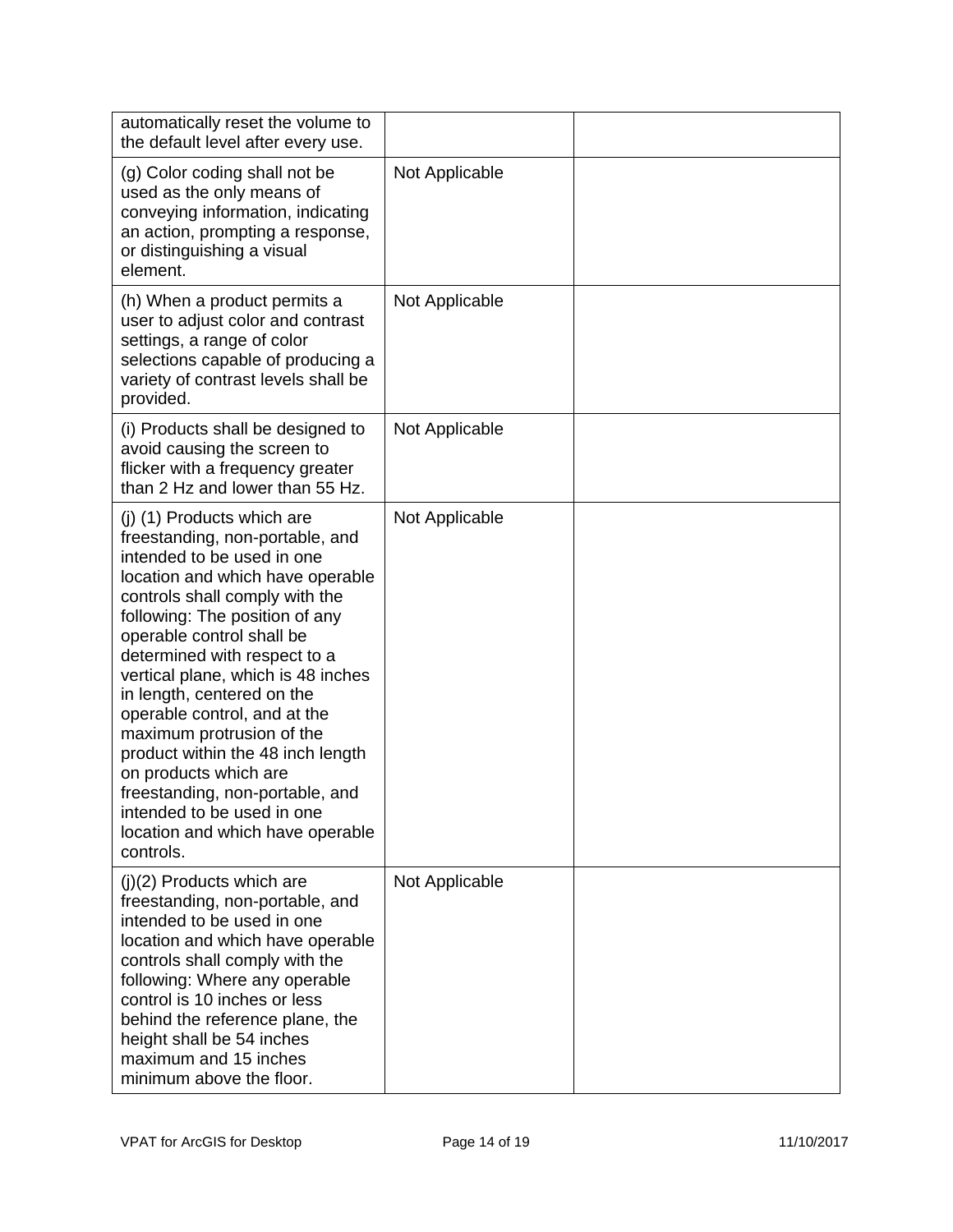| $(i)(3)$ Products which are<br>freestanding, non-portable, and<br>intended to be used in one<br>location and which have operable<br>controls shall comply with the<br>following: Where any operable<br>control is more than 10 inches<br>and not more than 24 inches<br>behind the reference plane, the<br>height shall be 46 inches<br>maximum and 15 inches<br>minimum above the floor. | Not Applicable |  |
|-------------------------------------------------------------------------------------------------------------------------------------------------------------------------------------------------------------------------------------------------------------------------------------------------------------------------------------------------------------------------------------------|----------------|--|
| $(j)(4)$ Products which are<br>freestanding, non-portable, and<br>intended to be used in one<br>location and which have operable<br>controls shall comply with the<br>following: Operable controls shall<br>not be more than 24 inches<br>behind the reference plane.                                                                                                                     | Not Applicable |  |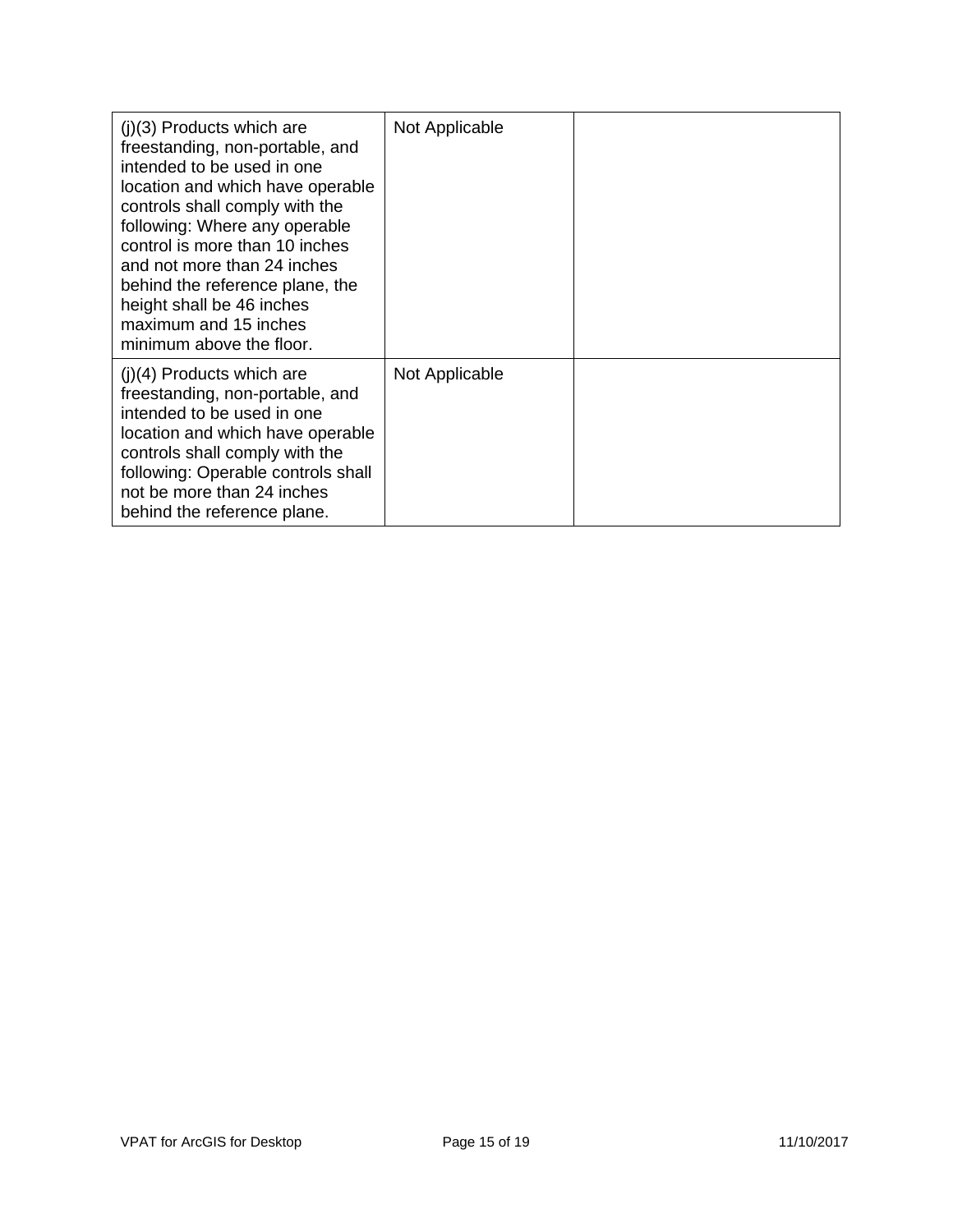| <b>Criteria</b>                                                                                                                                                                                                                                          | <b>Supporting Features</b> | <b>Remarks and Explanations</b> |
|----------------------------------------------------------------------------------------------------------------------------------------------------------------------------------------------------------------------------------------------------------|----------------------------|---------------------------------|
| (a) All mechanically operated<br>controls and keys shall comply<br>with §1194.23 (k) (1) through (4).                                                                                                                                                    | Not Applicable             |                                 |
| (b) If a product utilizes<br>touchscreens or touch-operated<br>controls, an input method shall<br>be provided that complies with<br>§1194.23 (k) (1) through (4).                                                                                        | Not Applicable             |                                 |
| (c) When biometric forms of user<br>identification or control are used,<br>an alternative form of<br>identification or activation, which<br>does not require the user to<br>possess particular biological<br>characteristics, shall also be<br>provided. | Not Applicable             |                                 |
| (d) Where provided, at least one<br>of each type of expansion slots,<br>ports and connectors shall<br>comply with publicly available<br>industry standards.                                                                                              | Not Applicable             |                                 |

# *Section 1194.26 Desktop and Portable Computers – Detail*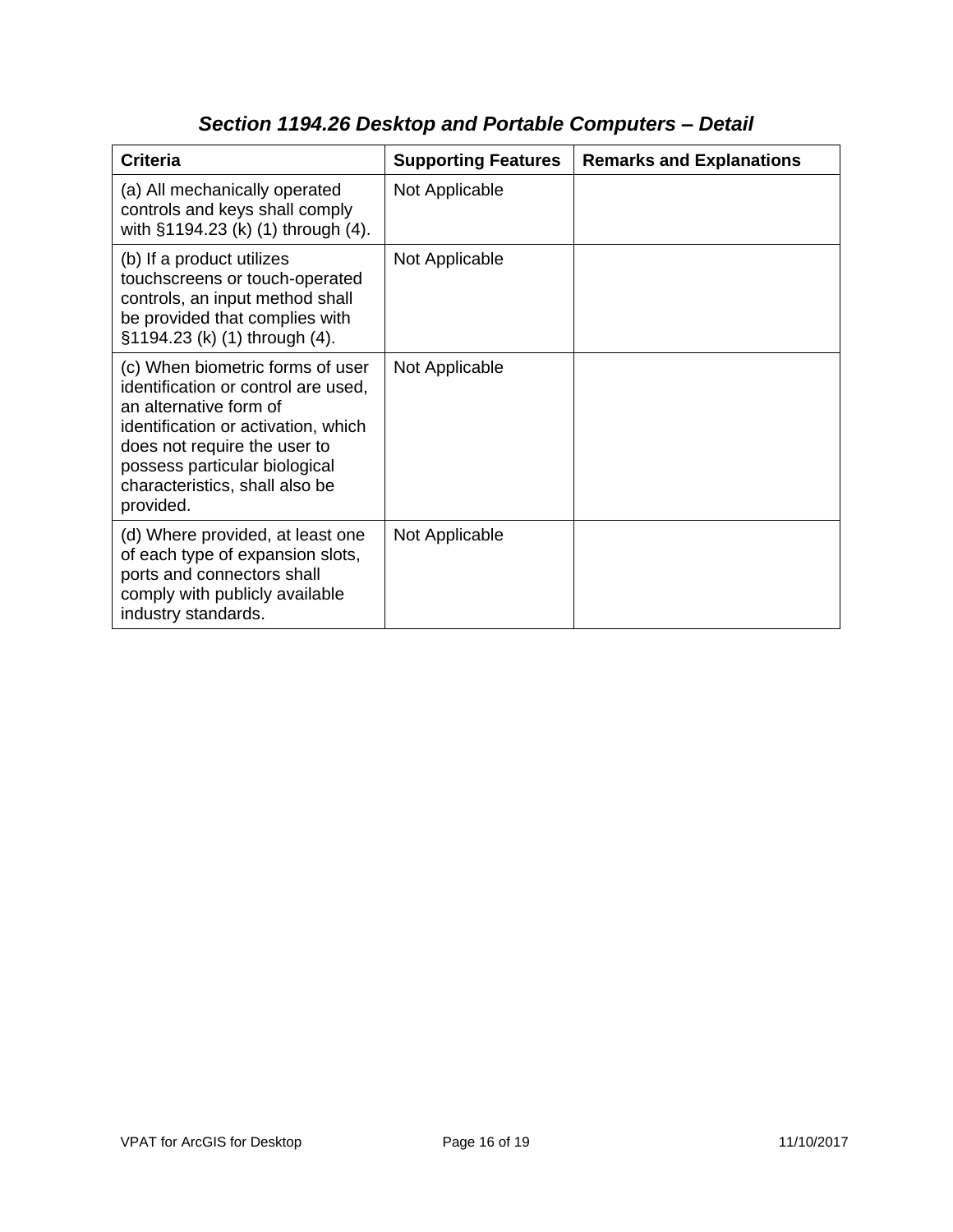| <b>Criteria</b>                                                                                                                                                                                                                                                                                                                        | <b>Supporting Features</b>                                           | <b>Remarks and Explanations</b>                                                                                                                                                                                                                                   |
|----------------------------------------------------------------------------------------------------------------------------------------------------------------------------------------------------------------------------------------------------------------------------------------------------------------------------------------|----------------------------------------------------------------------|-------------------------------------------------------------------------------------------------------------------------------------------------------------------------------------------------------------------------------------------------------------------|
| (a) At least one mode of<br>operation and information<br>retrieval that does not require<br>user vision shall be provided, or<br>support for Assistive Technology<br>used by people who are blind or<br>visually impaired shall be<br>provided.                                                                                        | Supports when<br>combined with<br>compatible Assistive<br>Technology | ArcGIS for Desktop may be<br>used with Assistive Technology,<br>however, some aspects of a<br>geographic information system<br>(GIS) or a digital map are<br>inherently visual/graphical and<br>cannot be adequately<br>represented with Assistive<br>Technology. |
| (b) At least one mode of<br>operation and information<br>retrieval that does not require<br>visual acuity greater than 20/70<br>shall be provided in audio and<br>enlarged print output working<br>together or independently, or<br>support for Assistive Technology<br>used by people who are visually<br>impaired shall be provided. | Supports when<br>combined with<br>compatible Assistive<br>Technology | ArcGIS for Desktop may be<br>used with Assistive Technology,<br>however, some aspects of a<br>geographic information system<br>(GIS) or a digital map are<br>inherently visual/graphical and<br>cannot be adequately<br>represented with Assistive<br>Technology. |
| (c) At least one mode of<br>operation and information<br>retrieval that does not require<br>user hearing shall be provided, or<br>support for Assistive Technology<br>used by people who are deaf or<br>hard of hearing shall be provided.                                                                                             | Supports                                                             | There is no reliance on hearing<br>to operate.                                                                                                                                                                                                                    |
| (d) Where audio information is<br>important for the use of a<br>product, at least one mode of<br>operation and information<br>retrieval shall be provided in an<br>enhanced auditory fashion, or<br>support for assistive hearing<br>devices shall be provided.                                                                        | Not Applicable                                                       | There is no reliance on hearing<br>to operate.                                                                                                                                                                                                                    |
| (e) At least one mode of<br>operation and information<br>retrieval that does not require<br>user speech shall be provided, or<br>support for Assistive Technology<br>used by people with disabilities<br>shall be provided.                                                                                                            | <b>Supports</b>                                                      | There is no reliance on speech<br>to operate.                                                                                                                                                                                                                     |
| (f) At least one mode of operation<br>and information retrieval that<br>does not require fine motor<br>control or simultaneous actions                                                                                                                                                                                                 | Supports                                                             | Operation and information<br>retrieval is dependent on<br>operating system settings and<br>configurations. The software                                                                                                                                           |

#### *Section 1194.31 Functional Performance Criteria – Detail*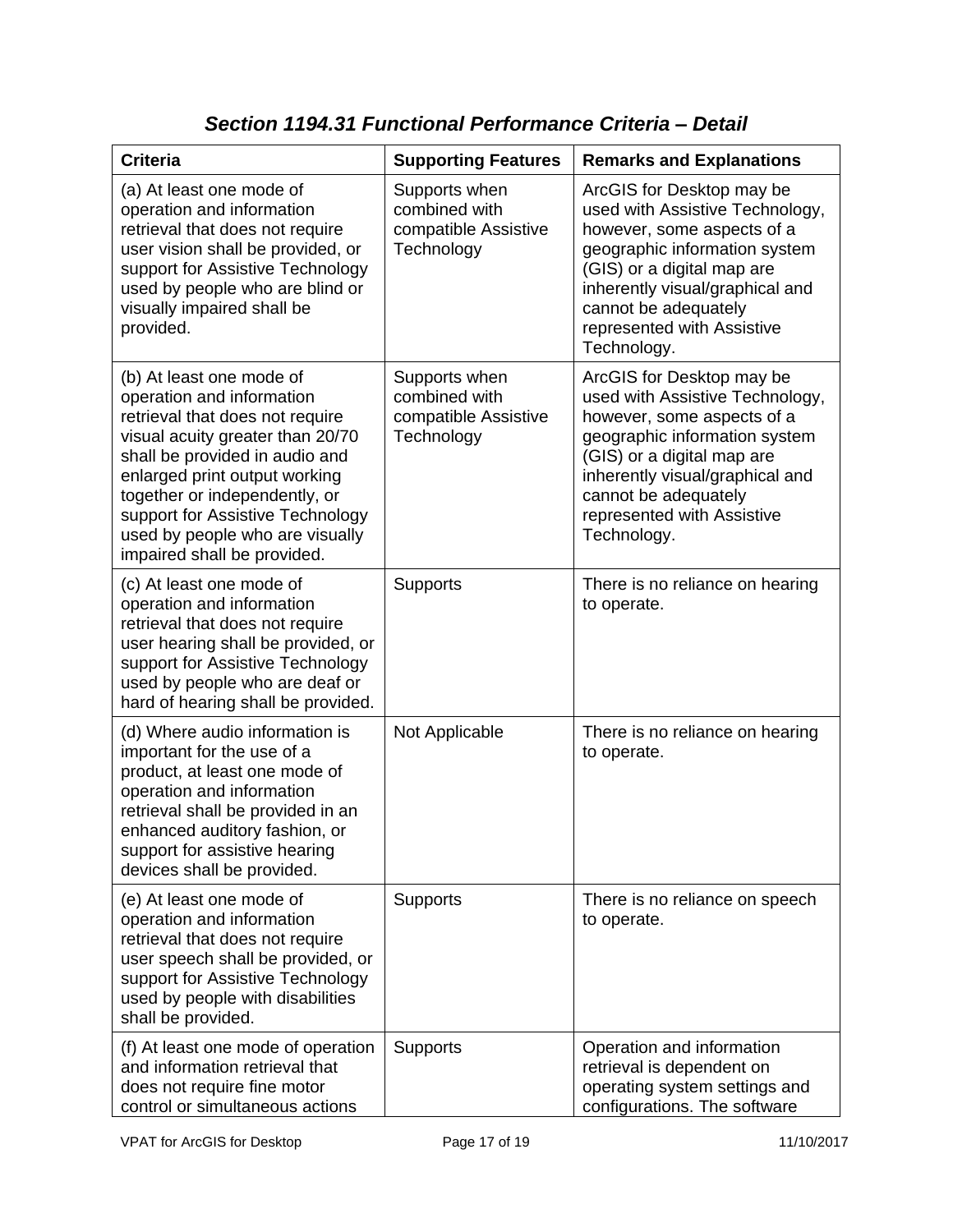| and that is operable with limited | supports operating systems and    |
|-----------------------------------|-----------------------------------|
| reach and strength shall be       | configurations designed to assist |
| provided.                         | users with accessibility.         |